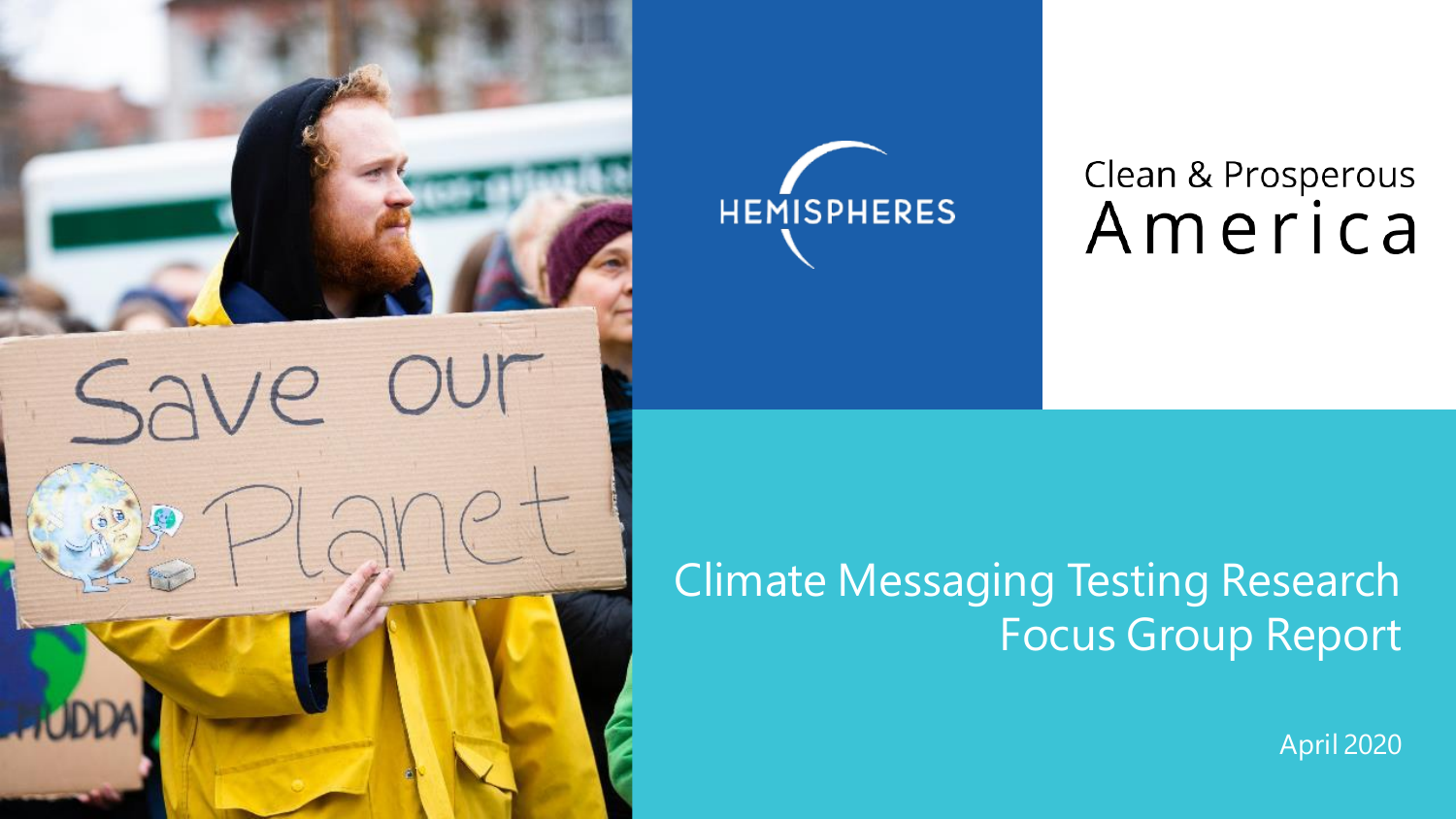#### Project Background, Purpose & Methodology

Clean and Prosperous America is conducting research to understand how target voters respond to proposed messages to motivate voting for climate-friendly candidates and supporting climate actions. This community will provide feedback about message reactions, action motivations and insight into optimal message strategies.

This research is the follow up to research on low-carbon prosperity messaging, with the ultimate goal of creating messaging that would identify an audience and provide insight into their attitudes toward climate change and climate action to help get climate-friendly candidates elected.

Two groups each of 18-24 year-olds and 25-39 yearolds were interviewed in focus group format in Spokane, Washington in March.



4 In-person Focus Groups Spokane, WA 29 total participants AUDIENCE

18-39 year-olds Undecided/infrequent voters

TIMING

Sunday, March 8, 2020 Thursday, March 12, 2020 SESSION LENGTH

2 hours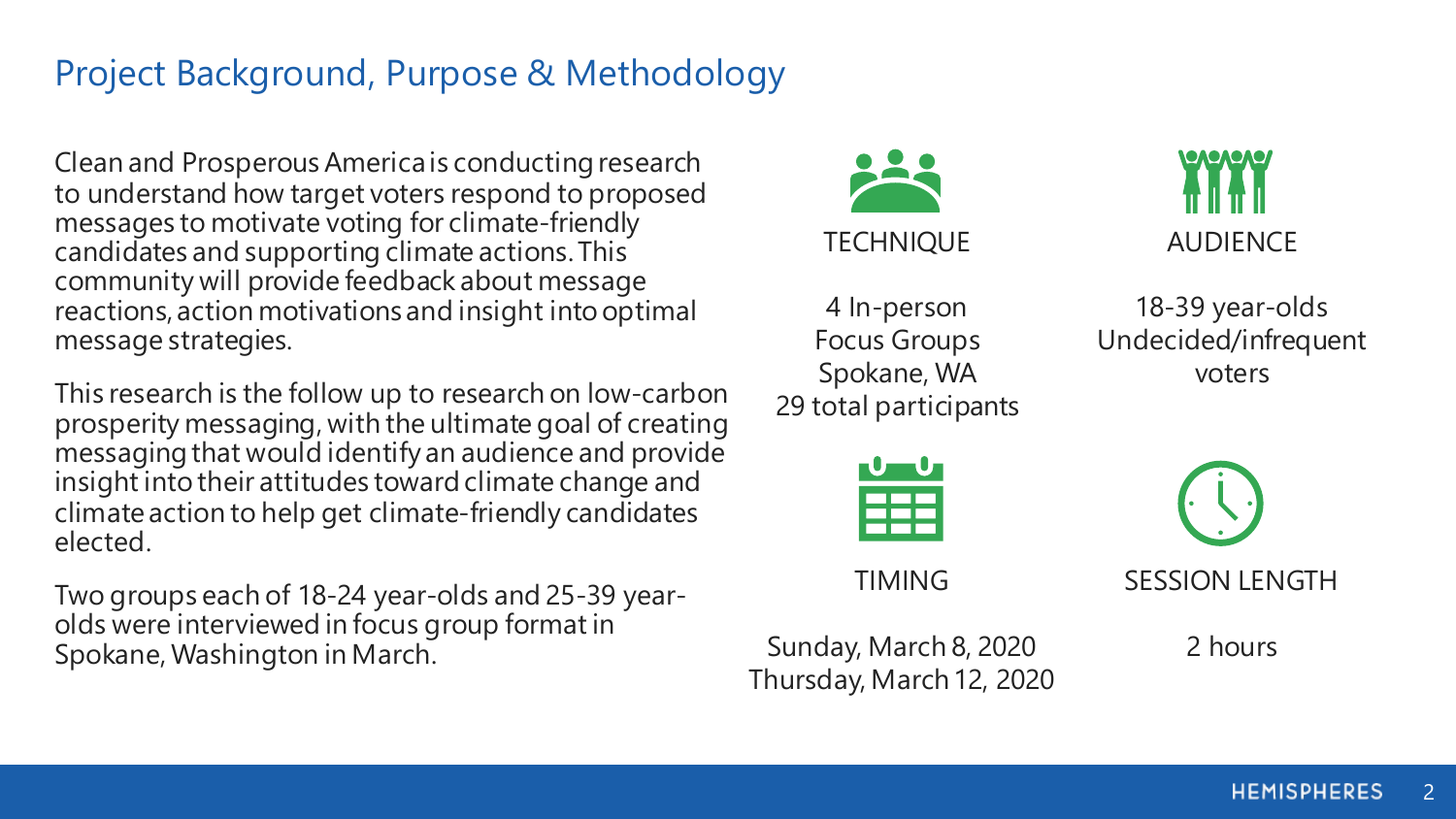#### Key Findings

A message of unity as the way to overcome challenges wins over blaming the current administration. These voters want to see hope beyond the party divide.

Messaging economic prosperity has to be personal and cannot just make vague promises about job creation or savings. Emphasizing local wins carries more weight than national or global, although how narrow "local" is should be explored further.

"Climate change" is a polarizing term for this audience. They are more receptive to calls to reduce pollution because it is something they understand is detrimental.

Climate change action is more urgent for young people in this audience, but it still ranks in importance behind other issues such as health care and the economy.

This audience is proud to be independent voters. To them, this means they do not hew to a particular party line but think for themselves and make their own choices.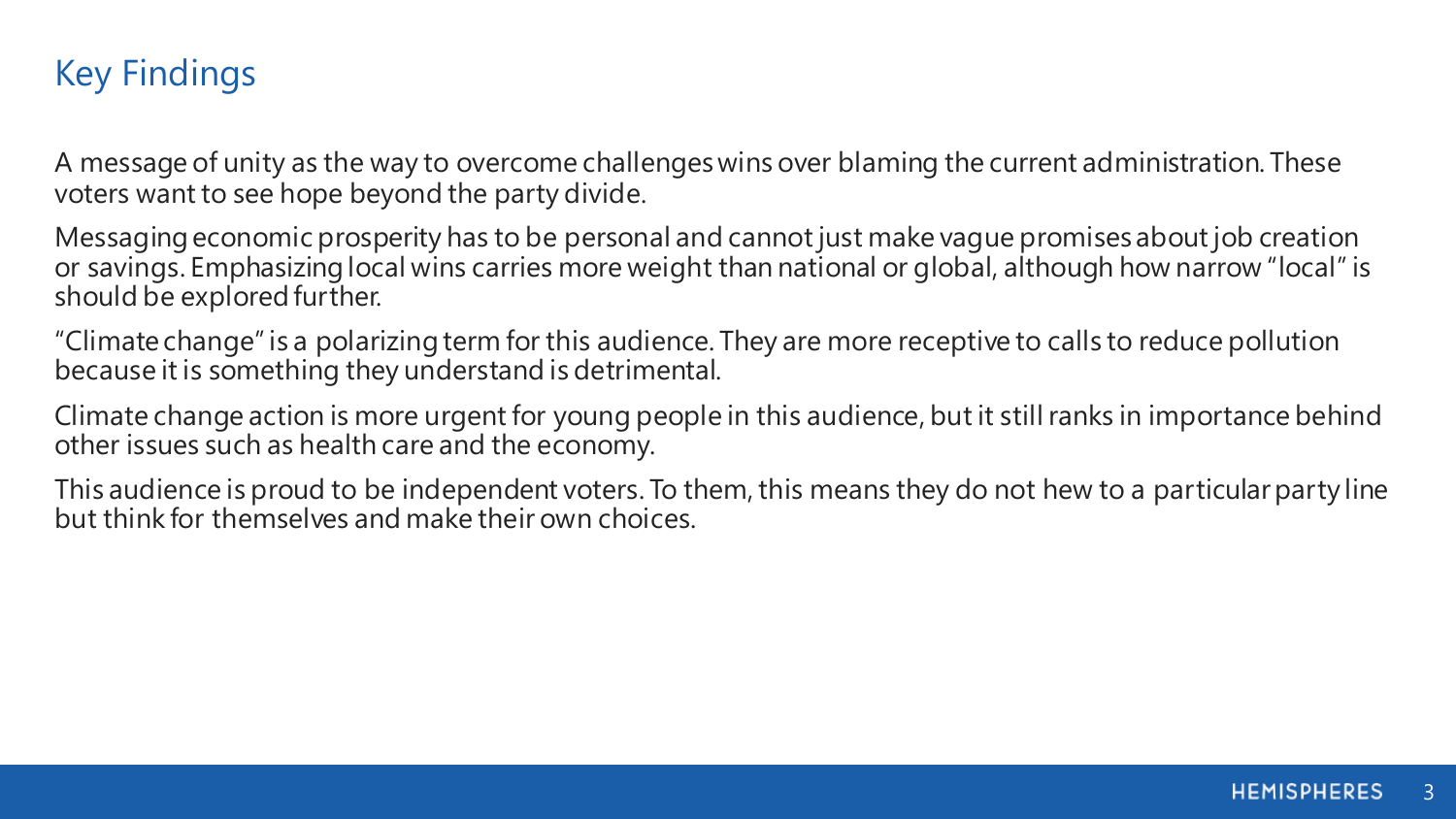#### Message Presentation

Videos with different messages were tested in the focus groups to gauge how motivating various elements were to undecided/infrequent voters.

Sessions on Day 1 showed four videos: Unity, Morality, Prosperity, and "Trumpity" (R).

Sessions on Day 2 showed 3 revised videos: Clean Energy/Jobs (L), Get involved/vote (S), and Unity-New (P).

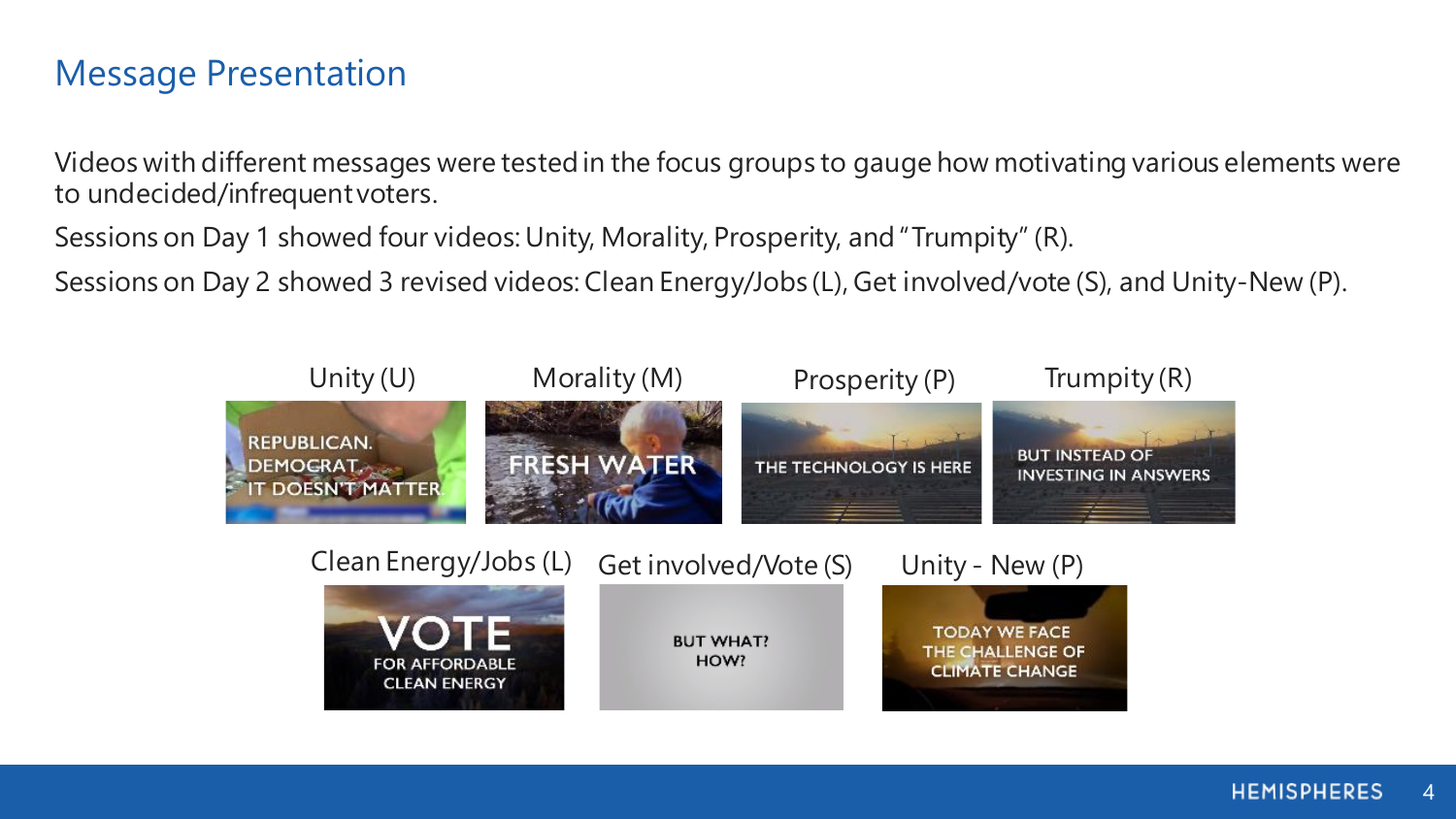#### Message Reactions

Individuals were asked to select which video would most motivate them to support or learn more about a candidate with a climate action message.

The 18-24 year-olds were most motivated by the Unity messages. The 25-39 year-olds were motivated by the Unity messages and Clean Jobs.

| Day 1        |               |           |  |
|--------------|---------------|-----------|--|
|              | $18 - 24$     | $25 - 39$ |  |
| <b>Unity</b> | 3             |           |  |
| Morality     | $\mathcal{P}$ |           |  |
| Prosperity   |               |           |  |
| Trumpity     |               |           |  |

| Day 2               |           |           |  |
|---------------------|-----------|-----------|--|
|                     | $18 - 24$ | $25 - 39$ |  |
| <b>Clean jobs</b>   |           |           |  |
| <b>Unity-New</b>    |           |           |  |
| <b>Get Involved</b> |           |           |  |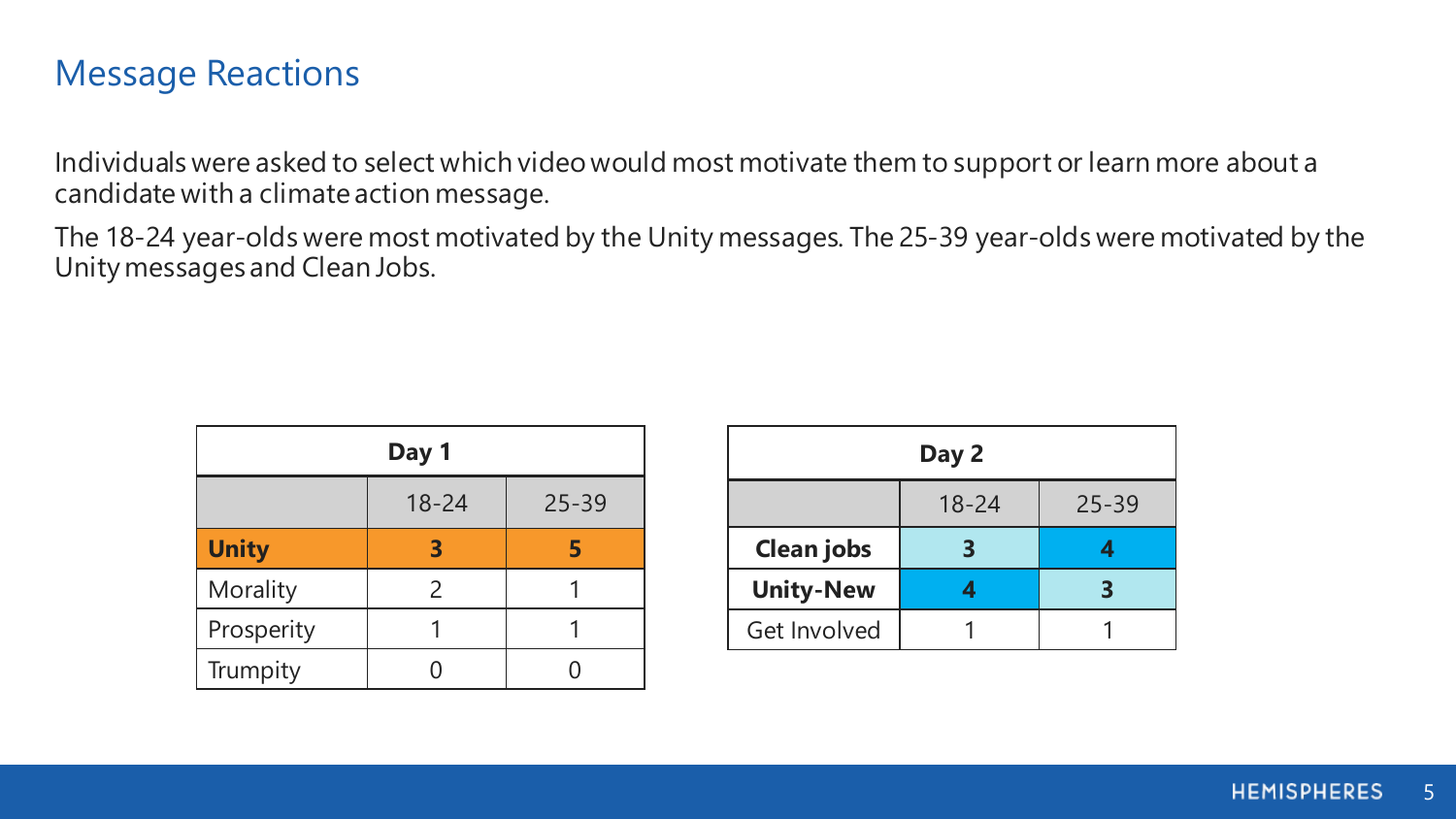#### Message Concepts Round 1 – 18-24 year-olds

Unity is the most motivating for 18-24 year-olds because all they have known in their political lives is harsh divisiveness. These voters appreciate a message that says addressing climate change is not the job of one side or the other, since it is an issue that affects everyone.

| <b>Unity</b><br>REPUBLICAN.<br>DEMOGRAT.<br><b>T DOESN'T MATT</b> | This video is seen as defusing the controversy around climate action and offering a neutral way forward. Showing all<br>different kinds of people is also liked.<br>"Anything but anger and blaming."                                                |
|-------------------------------------------------------------------|------------------------------------------------------------------------------------------------------------------------------------------------------------------------------------------------------------------------------------------------------|
| <b>Morality</b><br>FRESH WATER                                    | The Morality message tugs at the heartstrings of parents but does not resonate with young voters who do not have<br>kids. This message seems weaker and more manipulative than others.<br>"No one is anti-children, but it's too soft."<br>$\bullet$ |
| <b>Prosperity</b><br>HE TECHNOLOGY IS !                           | This message is liked for reframing climate change as not just a "blue" issue but something that matters to<br>conservatives, as well.<br>"Good arguments: creating jobs, investing in the future."<br>$\bullet$                                     |
| <b>Trumpity</b>                                                   | This video is seen as off-putting and divisive and a sure way to make people defensive rather than open to the key<br>message of addressing climate change.<br>"Not going to reach the people who need to be convinced."                             |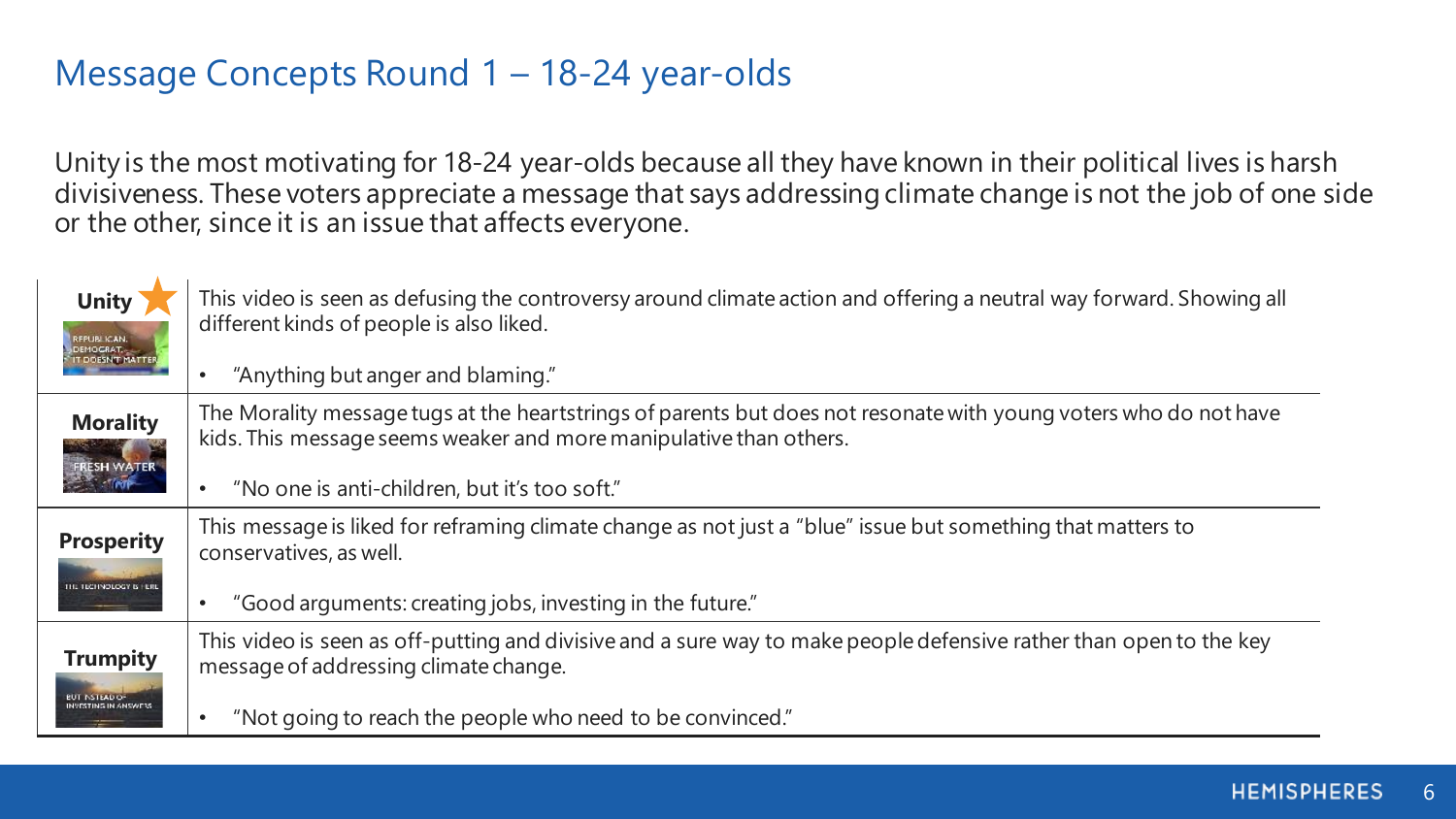#### Message Concepts Round 1 – 25-39 year-olds

Unity is the most motivating for 25-39 year-olds in this target because the message seems the most honest in calling for climate action by any means necessary, beyond political affiliation. Calling on everyone to do what's right also resonates with this group.

| <b>Unity</b>                                   | These voters like a message of inclusivity, rather than division.                                                                                                 |
|------------------------------------------------|-------------------------------------------------------------------------------------------------------------------------------------------------------------------|
| REPUBLICAN.<br>DEMOGRAT.<br><b>DESN'T MATT</b> | "Stands for what the US is supposed to stand for."<br>$\bullet$                                                                                                   |
| <b>Morality</b><br><b>ESH WATER</b>            | Gets across the idea that climate action is more important for people than for business. Resonates a lot for those with<br>kids.                                  |
|                                                | "We're supposed to do better for our kids."<br>$\bullet$                                                                                                          |
| <b>Prosperity</b><br>THE TECHNOLOGY IS HE      | This message seems more optimistic than the others with it's offer of "opportunity." Also like because it offers more<br>than just one reason for climate action. |
|                                                | "There's more than one reason to address climate change."<br>$\bullet$                                                                                            |
| <b>Trumpity</b>                                | Too much blame and negativity.                                                                                                                                    |
| <b>BUT INSTEAD OF</b>                          | "Smearing is a waste of time when you can be talking about things that matter."<br>$\bullet$                                                                      |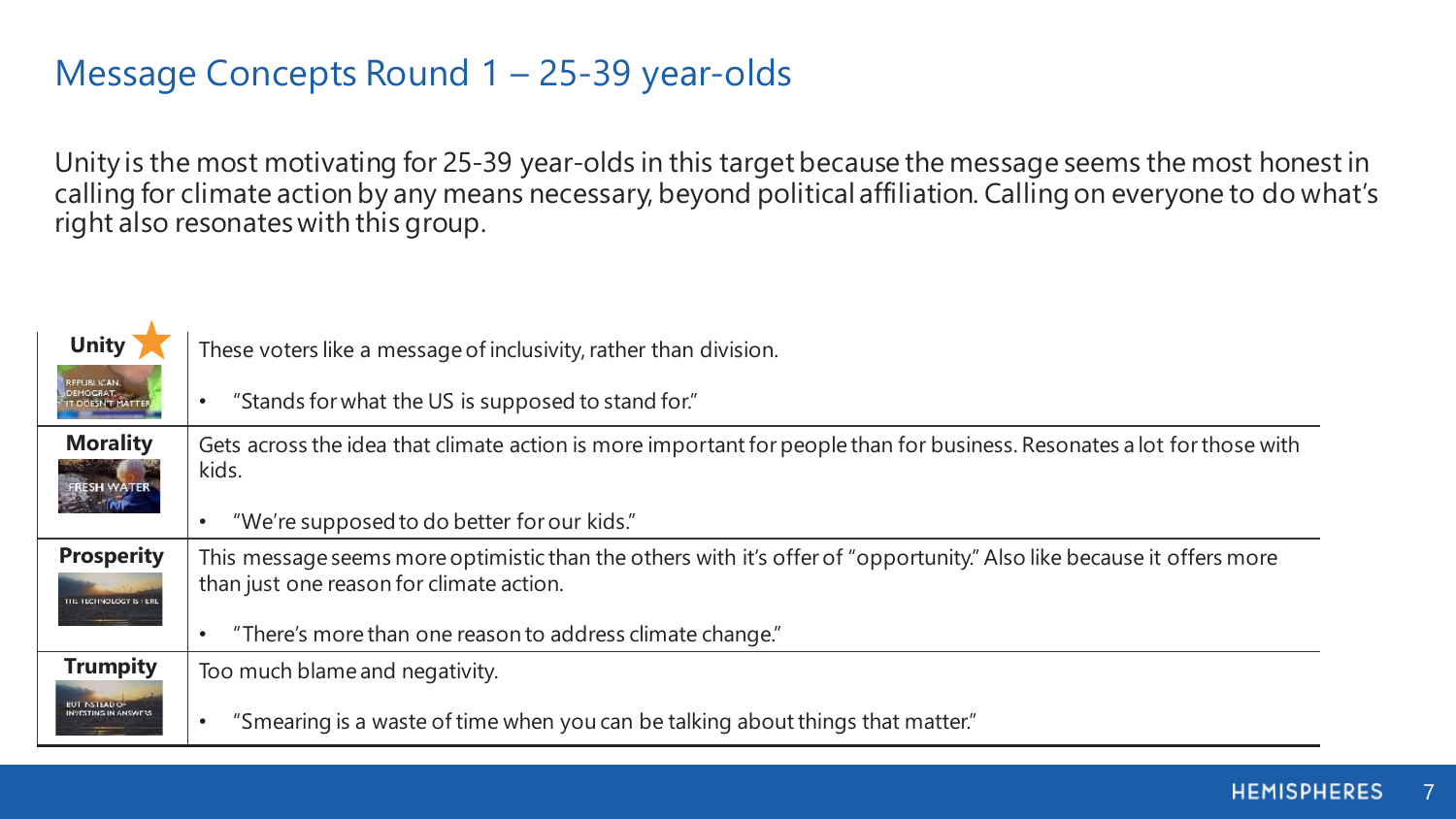#### Message Concepts Round 2 – 18-24 year-olds

Unity is the most motivating for the 18-24 year-olds in Session 3, yet both groups find common themes in the three videos: a call to action to make positive choices for the environment; climate change as relevant to everyone, regardless of party affiliation, and positivity. Some saw the videos as too brief and vague.

Some find it odd to not address political affiliation; others think the inclusive voice could be canceled by addressing party affiliation.

| <b>Unity</b><br><b>TODAY WE FACE</b><br>THE CHALLENCE OF<br><b>CLIMATE CHANGE</b> | Big message that felt meaningful, unique, and with a high priority call to action. Moving imagery, showing people<br>helping others, reflects the idea of change being is larger than one individual and single party affiliation.<br>"We have to work past differences to fight climate change. Climate change is more relevant than clean energy." |
|-----------------------------------------------------------------------------------|------------------------------------------------------------------------------------------------------------------------------------------------------------------------------------------------------------------------------------------------------------------------------------------------------------------------------------------------------|
| Clean energy /<br><b>Jobs</b>                                                     | Informative, effective messaging that motivates viewers to research the inspiring message and create action through<br>their own efforts. Also motivates some viewers to vote.                                                                                                                                                                       |
| <b>VOTE</b><br>FOR AFFORDABLE<br><b>CLEAN ENERGY</b>                              | "I learned Spokane isn't as clean as I thought it was. It makes me want to vote and help make it clean."<br>"Gives a direct cost of not doing anything about climate change. Motivates me to potentially do more research. I<br>will consider voting based on the response."                                                                         |
| <b>Get involved / Vote</b>                                                        | Teaches viewers they are capable of taking personal responsibility and can create change on an individual level.                                                                                                                                                                                                                                     |
| <b>BUT WHAT?</b><br>HOW?                                                          | "We need to make the planet healthier. Make this a healthier/ cleaner planet and they need our help to do it."                                                                                                                                                                                                                                       |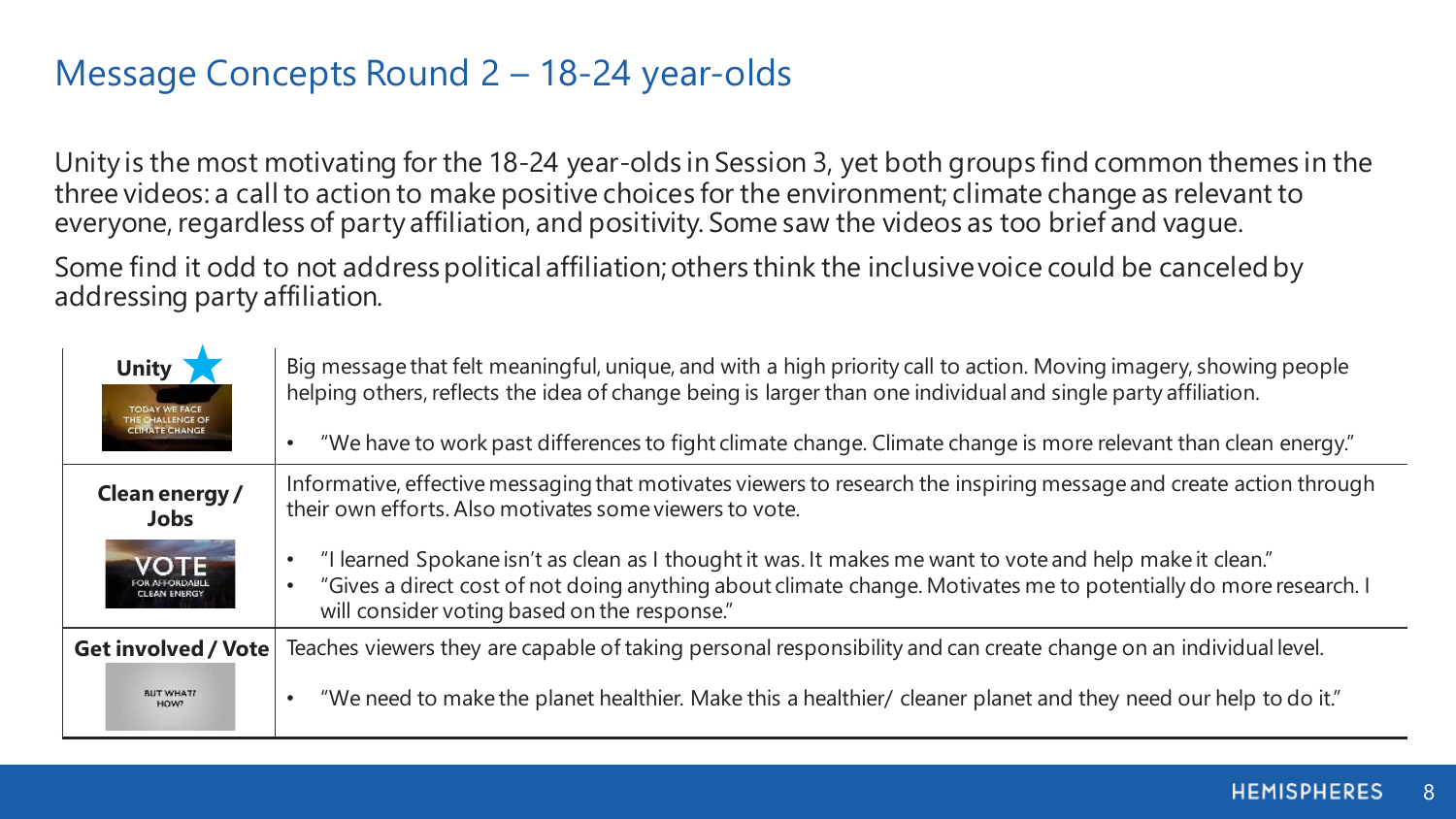#### Message Concepts Round 2 – 25-39 year-olds

Clean energy/Jobs is the most motivating for the 25-39 year-olds in Session 4. For this group, local actions have more appeal and seem more tangible via their individual vote, versus larger scale actions (ending forest fires, stopping fossil fuel subsidizing) that seem out of range. Similar to the 18-24 year-olds, this group generally appreciated messages of positivity, unity, and non-partisanship.

Articulations of the current administration sparked an array of reactions, from manipulation, apathy, and economically unrealistic expectations.

| <b>Clean energy / Jobs</b><br>CLEAN ENERGY                                        | Appreciated for local focus yet non-partisan message directed at everyone. Persuasive, and slight sense of<br>urgency creates appeal to action.<br>"Made me realize we could save the planet. Voting for someone who what wants a healthy climate can<br>make a difference if we work together."                                                                                                                                        |
|-----------------------------------------------------------------------------------|-----------------------------------------------------------------------------------------------------------------------------------------------------------------------------------------------------------------------------------------------------------------------------------------------------------------------------------------------------------------------------------------------------------------------------------------|
| <b>Unity</b><br><b>TODAY WE FACE</b><br>THE CHALLENGE OF<br><b>CLIMATE CHANGE</b> | Slightly dramatic, dogmatic, and blunt about pain points. Appreciated for being less partisan and less blame-<br>driven, key to not driving away more conservative viewers and voters. Focuses on facts and solutions.<br>I like P the most because the other ones undermined their points by showing that they're partisan, even<br>$\bullet$<br>though they're promoting nonpartisanship. It makes you not want to trust the matter." |
| <b>Get involved / Vote</b><br><b>BUT WHAT?</b><br>HOW?                            | Positive, feel-good, inclusive, empowering, and slightly motivating. Informative about clean energy.<br>"Leaves me feeling empowered and like solutions are within reach. Unique with the light and positive vibe."                                                                                                                                                                                                                     |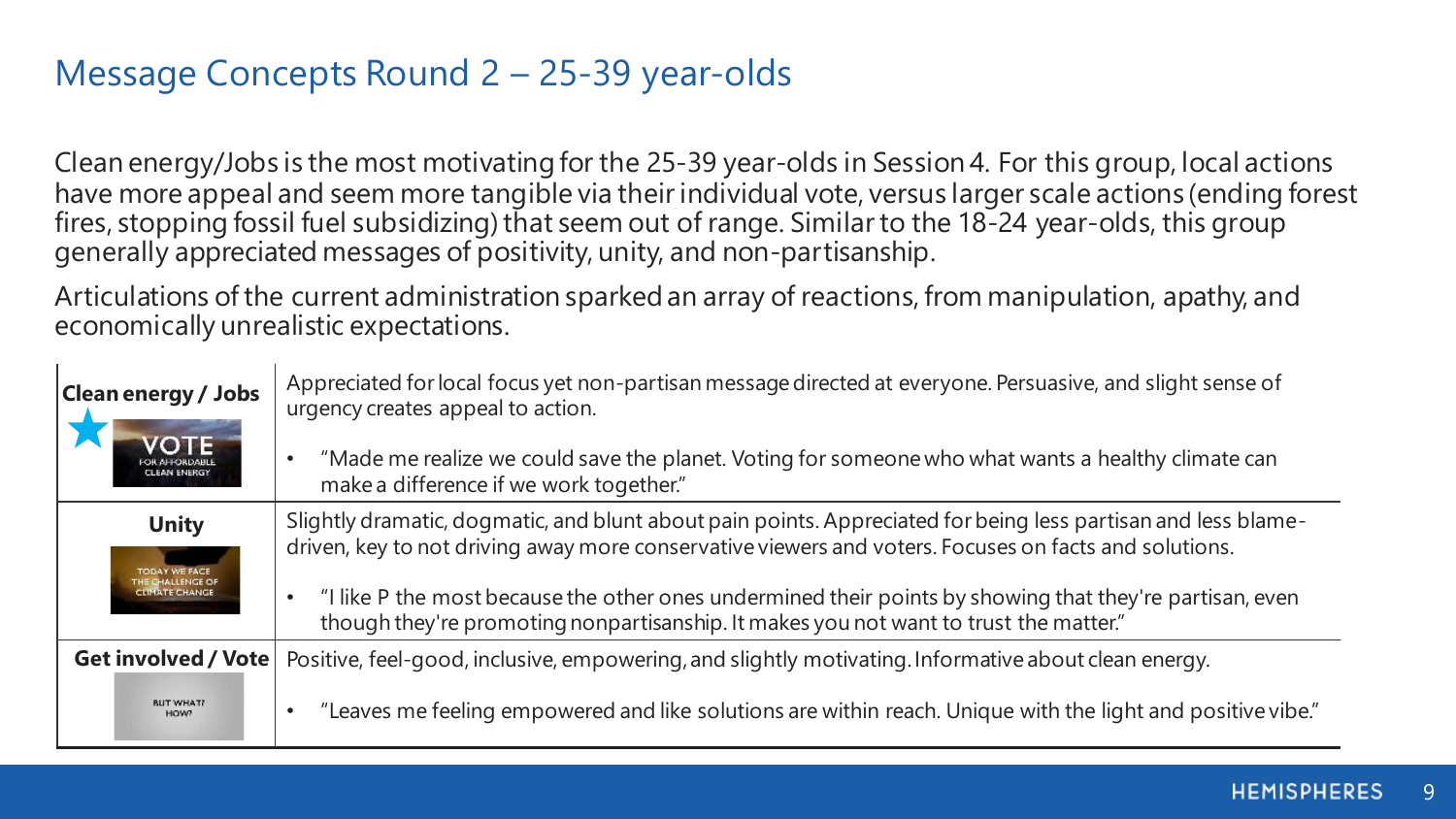#### Perceptions of Climate Action Urgency

Participants were asked, on a scale of 1(least) -10 (most), how urgent they think it is for people, companies or government to take action to take care of the environment and relieve human impact on the earth.

The 18-24 year-old groups generally have a lower sense of urgency about climate action than the 25-39 yearolds. Although most agree it is at least somewhat important, many do not feel they know enough about the issue to have it be a high priority.

For 25-39 year-olds, other issues in their lives are just more pressing than climate action.

|       | $18 - 24$        | Average | $25 - 39$                | <b>Average</b> |
|-------|------------------|---------|--------------------------|----------------|
| Day 1 | 2, 5, 5, 5, 6, 8 | 4/10    | 7, 7, 8, 8, 9, 9, 10, 10 | 8.5/10         |
| Day 2 | 5, 5, 6, 7, 7, 7 | 6/10    | 3, 7, 7, 7, 8, 9, 9, 10  | 7.5/10         |

Climate change is not the topic that's going to make me vote ... one way or the other.

Climate change is not something I think about constantly, but I try to do my part.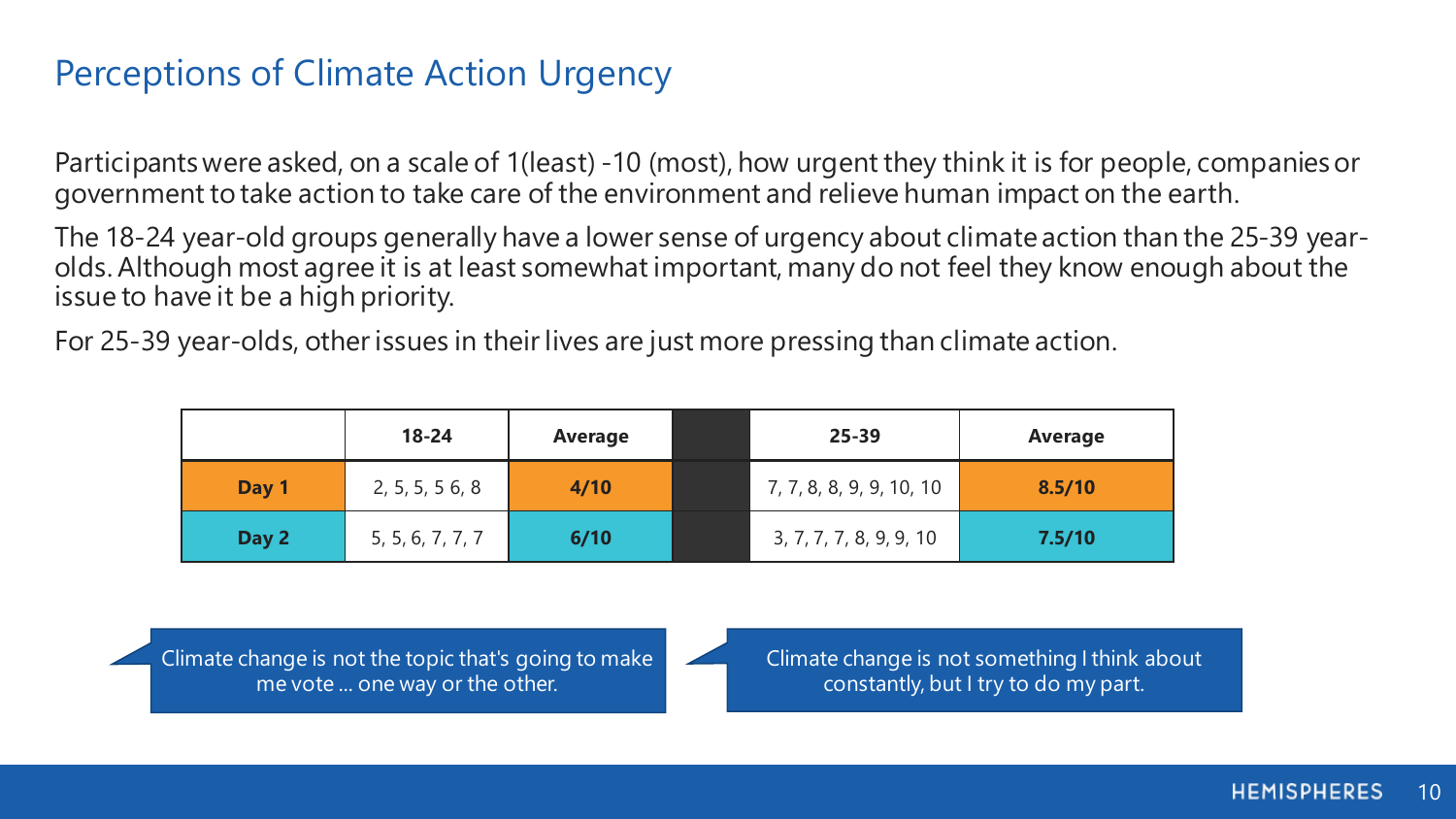#### Optimistic Statements – Round 1

When asked about some climate action facts, these voters are generally skeptical about claims and want to know more.

Information about savings on an individual level are most meaningful, although the claims of \$10k-\$30k per year seem too high and not believable.

The worldwide jobs claim is too abstract and conceptual to be meaningful to this audience.

The statement about farming is too esoteric and not connected enough to regular people's experiences.

#### **Statement**

The renewable energy sector will add 10 million new jobs worldwide by 2026.

If we optimized our farmland for carbon capture, we could reduce the USA's carbon footprint by 25%.

**Homes with solar panels save \$10k to over \$30k a year on energy costs.**

Electric vehicles cost less than half as much to operate as gaspowered vehicles.

'Optimizing farming' is not something the average person can afford to care about.

The problem with EV's is you have to spend money shortterm to save long-term.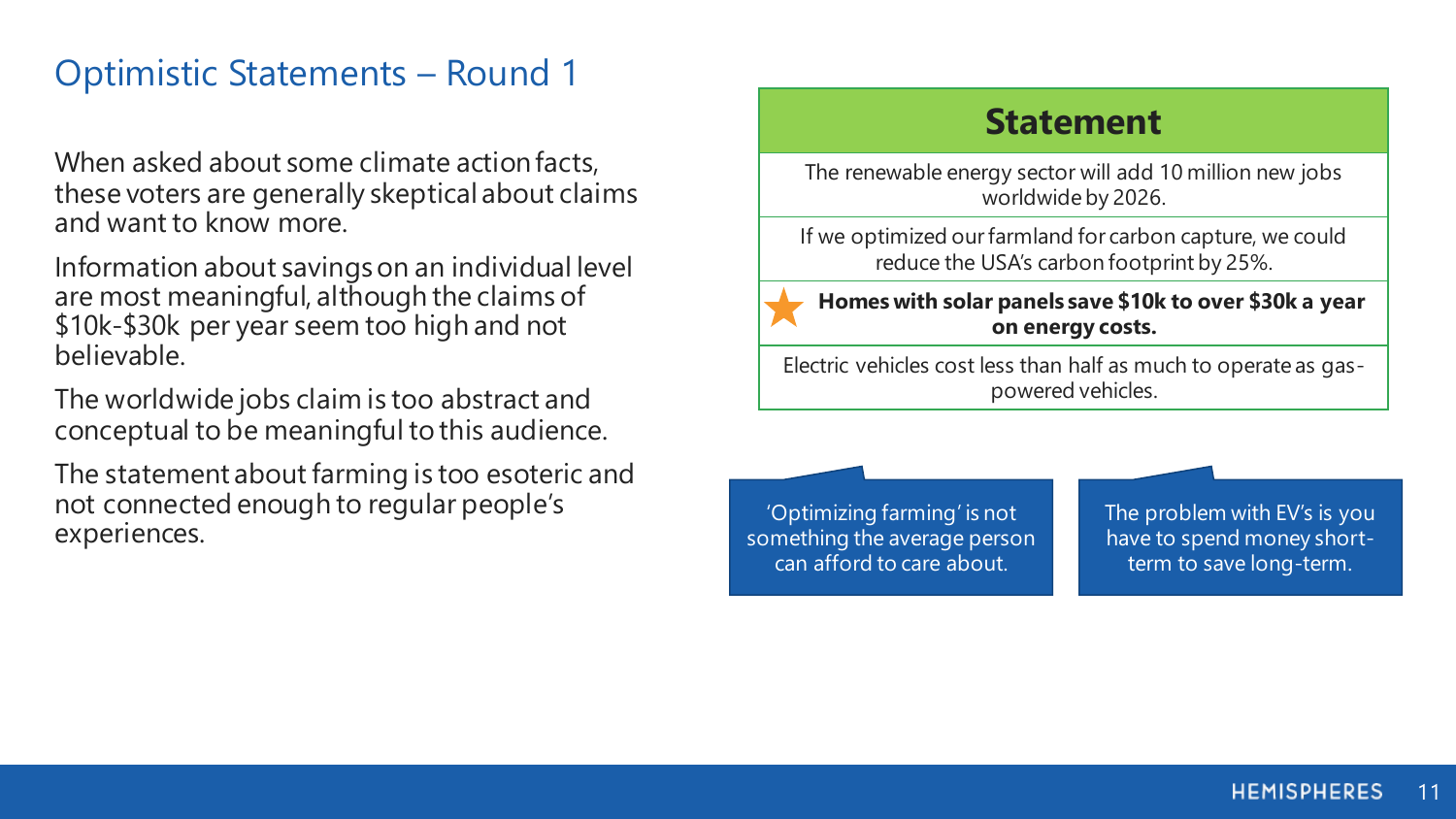#### Optimistic Statements – Round 2

In Round 2, the younger group was more motivated by hearing about increases in the amount of pollution produced by coal, gas, and oil companies since the 2000s.

The older group most wanted to hear about savings, although the average dollar amount of solar power savings seems implausible to the general Spokane consumer.

The air pollution life span reduction claim does not sound truthful to most and the claim runs counter to other factual claims, such as longer life expectancy.

All the statements raised red flags, except for solar and wind power adding US jobs.

.

| $18 - 24$     | $25 - 39$ | <b>Statement</b>                                                                                                                            |
|---------------|-----------|---------------------------------------------------------------------------------------------------------------------------------------------|
| 3             |           | Air pollution is taking an average of 3 years off our<br>lives.                                                                             |
|               |           | Spokane has been experiencing wetter springs,<br>followed by drier, hotter summers which puts the<br>Spokane area at high risk of wildfire. |
|               |           | In 50 years the average temperature for the<br>Spokane region is projected to be 9.5 degrees<br>warmer than it was before 2000.             |
| 8             |           | Coal, Gas and Oil companies are actually legally<br>allowed to produce more pollution today than<br>they were in 2000.                      |
| $\mathcal{P}$ |           | In Washington State, the average savings of<br>homes with solar power installed was \$10,483 a<br>year.                                     |
|               |           | Solar and wind power are adding US jobs at a<br>faster rate than any other industry.                                                        |

I didn't know that coal, gas and oil companies were polluting more than they were in the 2000s. I thought they would have been less.

The savings of homes with solar power being \$10k+ a year seems a little farfetched, because energy bills do not add up to that much a year in general. I think we're going to be 60 bucks a month at the house I'm living in next year. That's the average.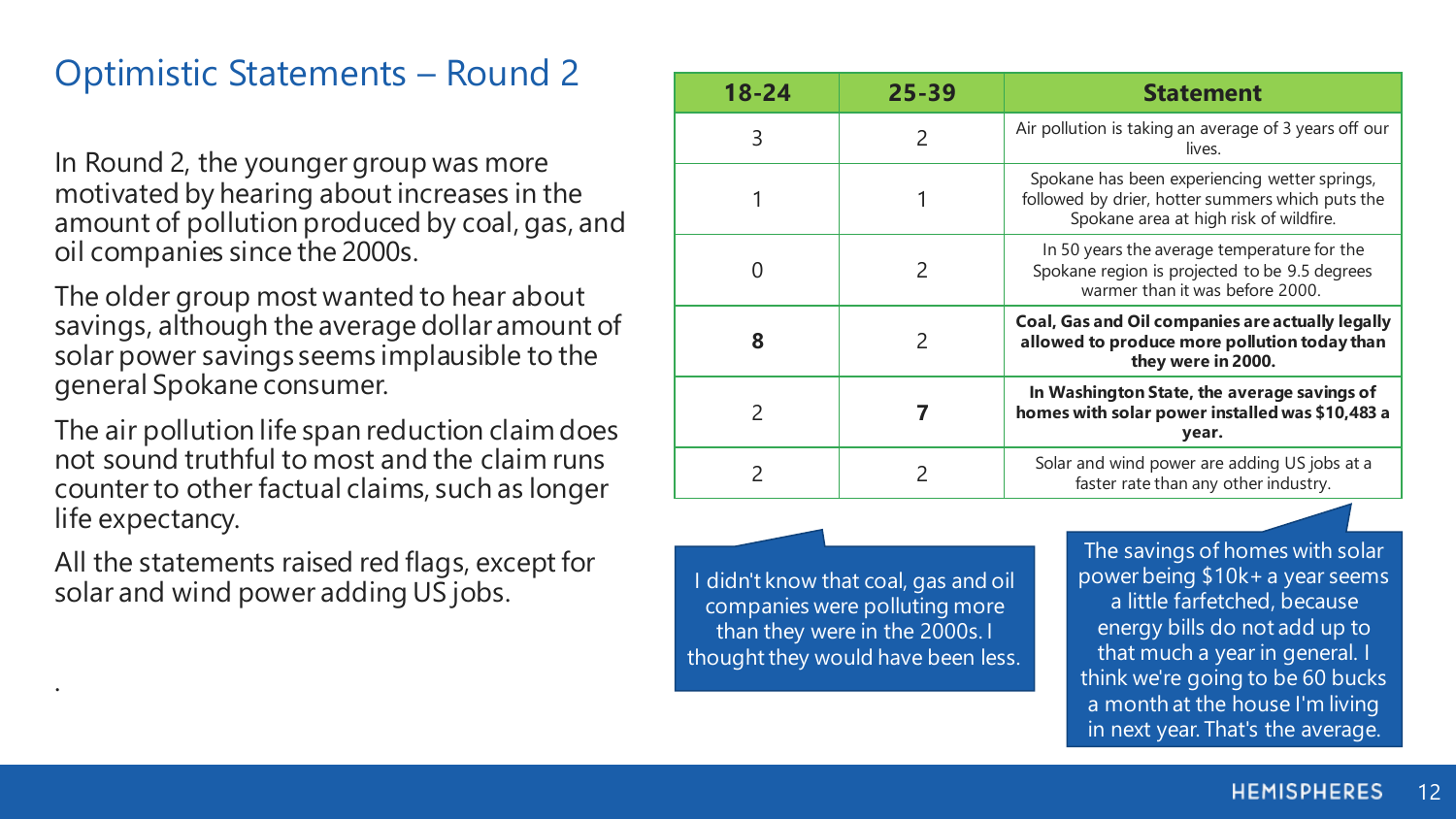#### Messaging Climate Action Urgency

Many would like to see additional supporting evidence to make any optimistic claim more believable, overcome the perceived vagueness of the statement, and surmount perceived facts they believe to be true.

Some statements may be more likely to spur action, especially those that state an effect on a personal level and in the near term (for example, connecting pollutants to diseases that could affect the individual, or showing individual money savings).

Backing up claims with sources, such as peer-reviewed scientific journals that cite, test, and support claims, or a field expert in the data area, will make statements more believable to this group. Citations indicate a statement could be backed by valid and trustworthy data.

For some, national news sources, such as The New York Times, may not be wholly trustworthy sources of information for these claims.

The more details, the better. When they say this policy did this or this executive order had this effect, it makes it a little more believable. Even if they just said, 'According to the Department of Agriculture', more effective for me.

You can say, '50 years from now, if you don't change going to McDonald's every day,' but if you say, 'Hey, now you're not going to have any water to drink, you and your kids,' that's enough to get somebody going. In the now moment, which matters.

Everybody is talking about climate change, but they really fail to make it connect with the average Joe. I don't think that they're really saying anything that's personal enough to make people cross party lines to vote for somebody for their environmental stance, connecting it to people enough the way that they do health insurance or student loan debt.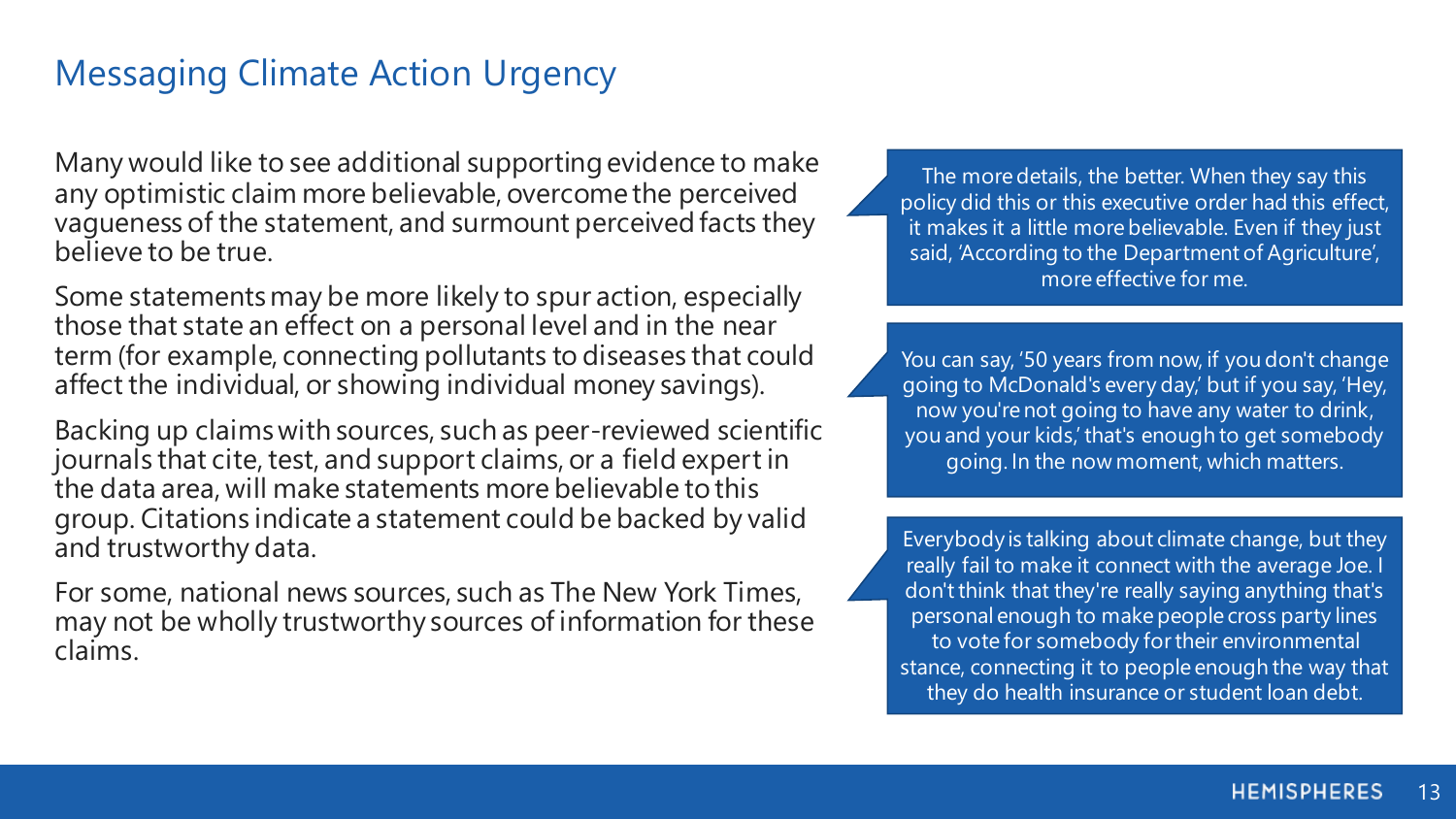#### Messaging Climate Action Urgency

Within this target audience, there are differing viewpoints on the messaging that will most inspire a sense of urgency.

- Resonates:
	- Locate the message in an immediate personal impact for appeal. Many believe in personal responsibility for change.
	- The local (Spokane) is more relevant. Claims should be grounded in actionable, local specifics with responsibility held by a recognizable person.
	- Pollution has broader appeal as a target for action than climate-change that is seen as an ongoing, geo-historical issue.
	- Local politicians are more likely to be believed because they are seen as accountable to local constituents.
	- Economic opportunity is a plus.
- Misses:
	- Low trust in companies and government action to make an impact may equal low personal impact or voter action.
	- People turn away from messages seen as requiring a drastic economic or social change (e.g., Green New Deal).
	- Environmentalism is seen as polarizing, politicized, and a liberal talking point.
	- Some distrust politicians on climate change or environmentalism because they're seen as all words and no action.

If a politician comes up with something that is relevant to people, and they actually have a plan and can tell that to an audience of how they're going to achieve it over time, it's a lot more reason to lean towards them.